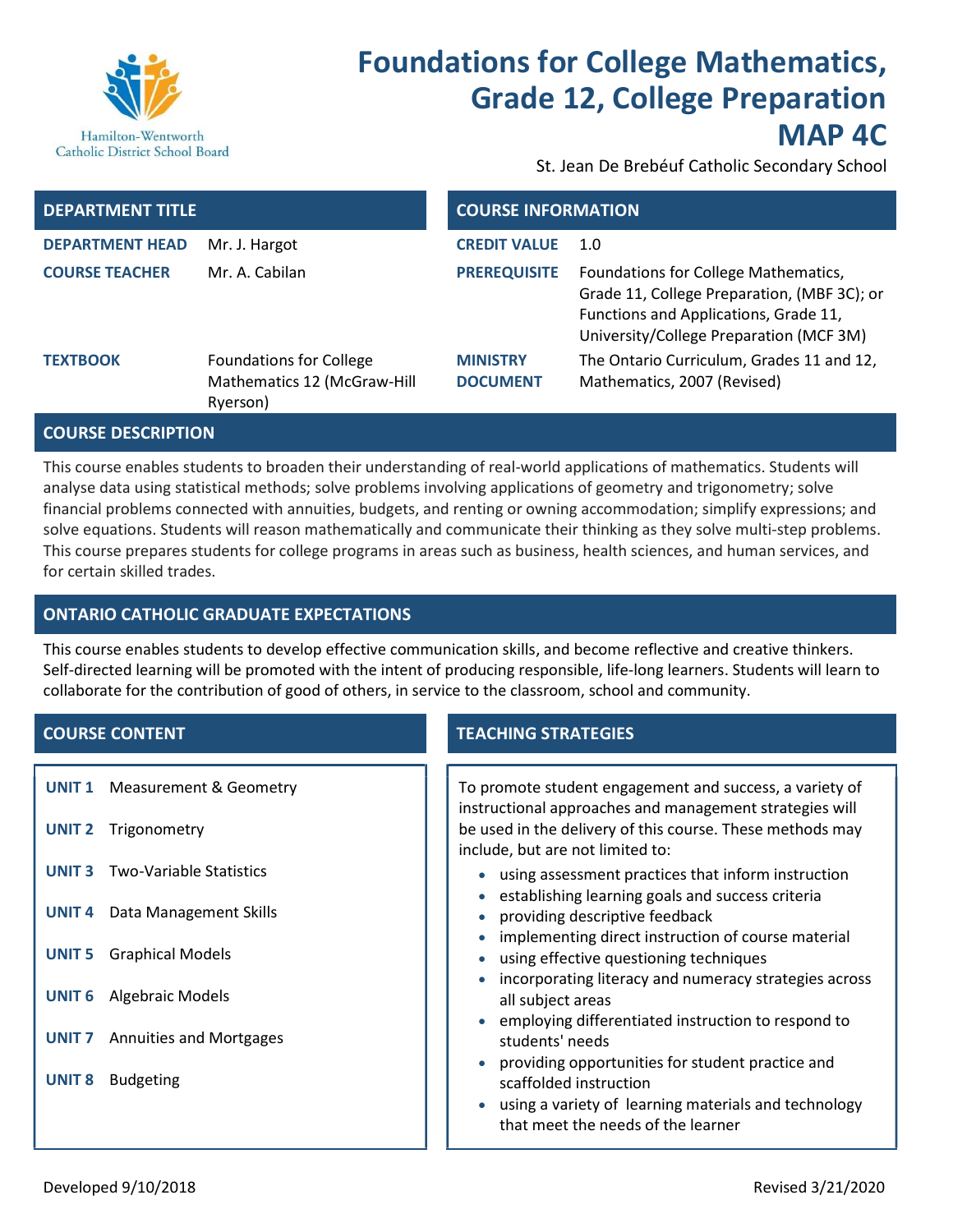#### BOARD AND MINISTRY INITIATIVES

There are many opportunities to integrate a variety of board and ministry initiatives in the classroom. In the spirit of Each Belongs, teachers create a safe and supportive environment where all students feel included and respected. Teachers plan rich tasks, select diverse texts, and engage students in experiences that allow them to explore a variety of topics such as Environmental Education, First Nations, Metis, and Inuit Studies, Healthy Relationships, Equity and Inclusive Practices, Financial Literacy, and Career and Life Planning.

## OVERALL CURRICULUM EXPECTATIONS

#### MATHEMATICAL MODELS PERSONAL FINANCE

By the end of this course students will:

- $\bullet$  evaluate powers with rational exponents, simplify algebraic expressions involving exponents, and solve problems involving exponential equations graphically and using common bases;
- describe trends based on the interpretation of graphs, compare graphs using initial conditions and rates of change, and solve problems by modelling relationships graphically and algebraically;
- make connections between formulas and linear, quadratic, and exponential relations, solve problems using formulas arising from real-world applications, and describe applications of mathematical modelling in various occupations.

### GEOMETRY AND TRIGONOMETRY **EXAMPLE 20 INCHES** DATA MANAGEMENT

By the end of this course students will:

- demonstrate an understanding of annuities, including mortgages, and solve related problems using technology;
- gather, interpret, and compare information about owning or renting accommodation, and solve problems involving the associated costs;
- design, justify, and adjust budgets for individuals and families described in case studies, and describe applications of the mathematics of personal finance.

By the end of this course students will:

- collect, analyse, and summarize two-variable data using a variety of tools and strategies, and interpret and draw conclusions from the data;
- demonstrate an understanding of the applications of data management used by the media and the advertising industry and in various occupations.

#### By the end of this course students will:

- solve problems involving measurement and geometry and arising from real-world applications;
- explain the significance of optimal dimensions in real-world applications, and determine optimal dimensions of two-dimensional shapes and threedimensional figures;
- solve problems using primary trigonometric ratios of acute and obtuse angles, the sine law, and the cosine law, including problems arising from realworld applications, and describe applications of trigonometry in various occupations.

#### ASSESSMENT AND EVALUATION

The development of learning skills and work habits are an integral part of student learning and influence student achievement. They will be included as a formal part of the assessment and evaluation process under the following categories: responsibility; organization; independent work; collaboration; initiative; self-regulation. Learning skills and work habits will be assessed through a variety of teacher strategies and will be formally reported on the Provincial Report Card according to the following scale: E-Excellent; G-Good; S-Satisfactory; N-Needs Improvement.